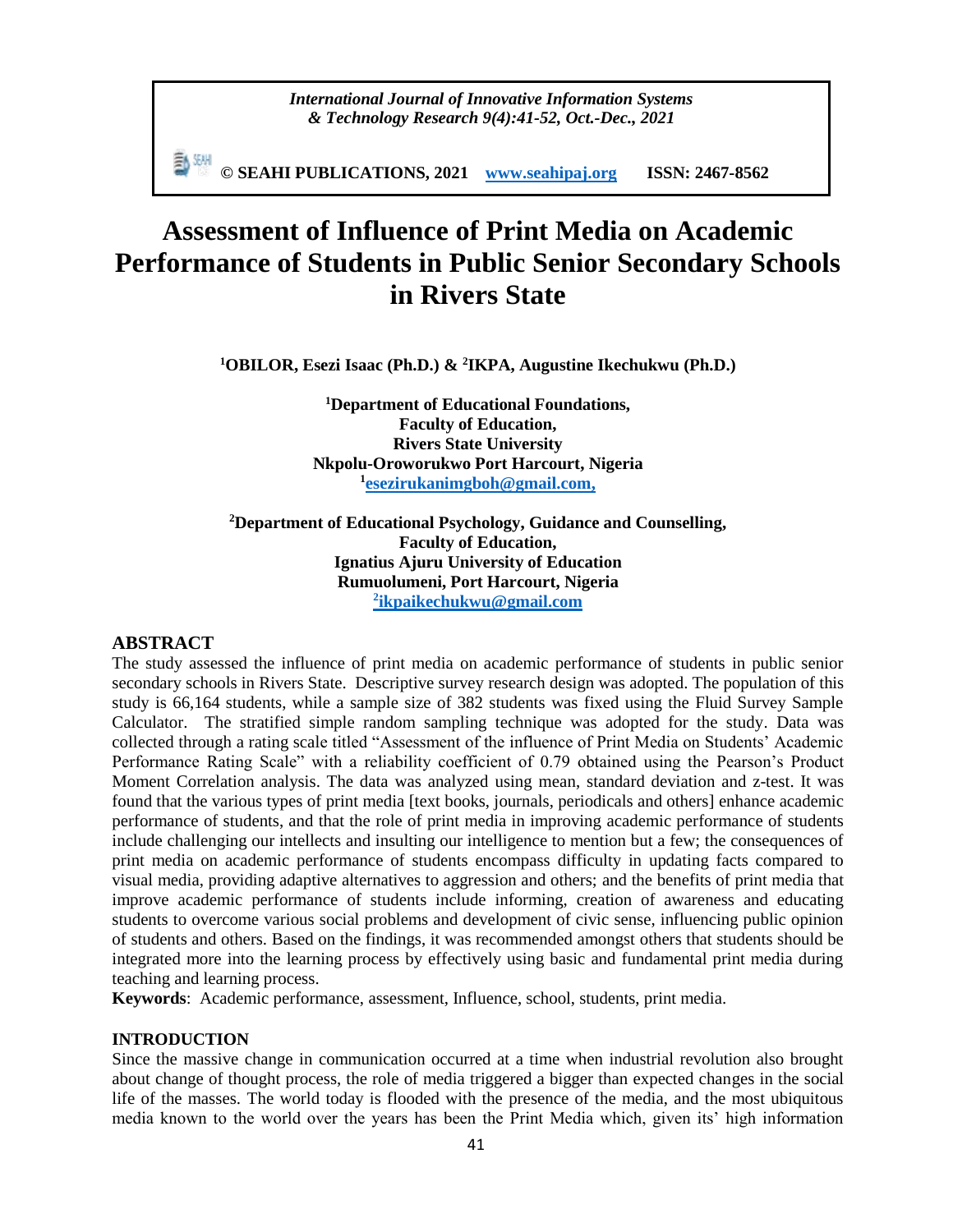capacity, has been labeled 'the information super highway, and then social media (Ekwelle, 2012). This improvement in communication technology has broadened the scope of communication through Information and Communication Technologies (ICTs). The rapid growth of print media in almost all the major parts of the world was bound to create across-the-board changes in the life of people. The print media has been largely responsible for running and improving educational activities in secondary schools (Ufuophu & Agobami, 2012).

Not only pieces of information or news are conveyed to readers, experts from almost all the major fields of life medicine, education, environment, economics and religion, write in the print media. This is an enormous thing to be done by the media (Seyi, 2012). The term 'media' includes the whole range of modern communication: television, video, radio, photography, newspaper, magazine, recorded music, computer games and the internet. They are usually referred to as mass media because they are used to reach large audiences. Minx (2005) defined media as a means of public communication such as television, radio and widely circulated newspapers that tend to reach a large audience with similar social characteristics. Media can therefore be broadly defined as channels of communication, having the tendency to reach a large audience. The media are vital in the diffusion of knowledge and helps in developing students' academics morally and socially. It encompasses books magazines, newspapers, radio, television, cinemas, records, tapes, and videos. Media texts often use several types of communication, such as visual images (like pictures, still or moving), audio (sound, music or speech), audio-visuals (television and YouTube videos) and written language (Grant, 2015).

Media are basically categorized into three types namely: social media, electronic media and print media. Social media are interactive technologies that allow the creation or sharing/exchange of information, ideas, career interests, and other forms of expression via virtual communities and networks. Users usually access social media services via web-based apps on desktops and laptops, or download services that offer social media functionality to their mobile devices. As users engage with these electronic services, they create highly interactive platforms through which individuals, communities, and organizations can share, co-create, discuss, participate, and modify user-generated content or self-curated content posted online. Additionally, social media are used to document memories; learn about and explore things; advertise oneself; and form friendships along with the growth of ideas from the creation of blogs, podcasts, videos, and gaming sites. This changing relationship between human and technology is the focus of the emerging field of technoself studies (Adegboji & Toyo, 2006).

Electronic media are media that use electronics or electromechanical means for the audience to access the content. This is in contrast to static media (mainly print media), which today are most often created electronically, but do not require electronics to be accessed by the end user in the printed form. The primary electronic media sources familiar to the general public are video recordings, audio recordings, multimedia presentations, slide presentations, CD-ROM and online content. Most new media are in the form of digital media. However, electronic media may be in either analogue electronics data or digital electronic data format (Grant, 2015).

Print media, according to Ndaku (2013), refer to the means to mass communication in the form of printed publications like magazines, newspaper, (which are the dominant traditional print media used in advertising), brochures, flyers, textbooks, periodicals, comic books, phone books, circulars, journals, pamphlets, and periodicals, posters, postcards, media kit and others. It is a means of mass communication in the form of printed publications. Print media are an incredibly important part of information dissemination and can help teachers to engage and extend their reach to their students. Print media are a part of the ATL (Above The Line) promotions adopted by an institution to enhance the academic performance of their students. Print media are given explicit freedom in the First Amendment of the Bill of Rights. With so many different forms of media distribution, traditional print media are struggling to maintain readership and effective information dissemination (Ifeanyi-obi, Olatunji & Akpala, 2014).

The print media have contributed very significantly to bringing about social change in our educational system since the invention of the Gutenberg Printing Press. The renaissance, the scientific revolution and many other political revolutions benefited from the capability of the print to cheaply and conveniently disseminate ideas in the school environment. Although with so many different forms of media distribution, print media are still struggling to maintain readership. Due to the fact that publications lose so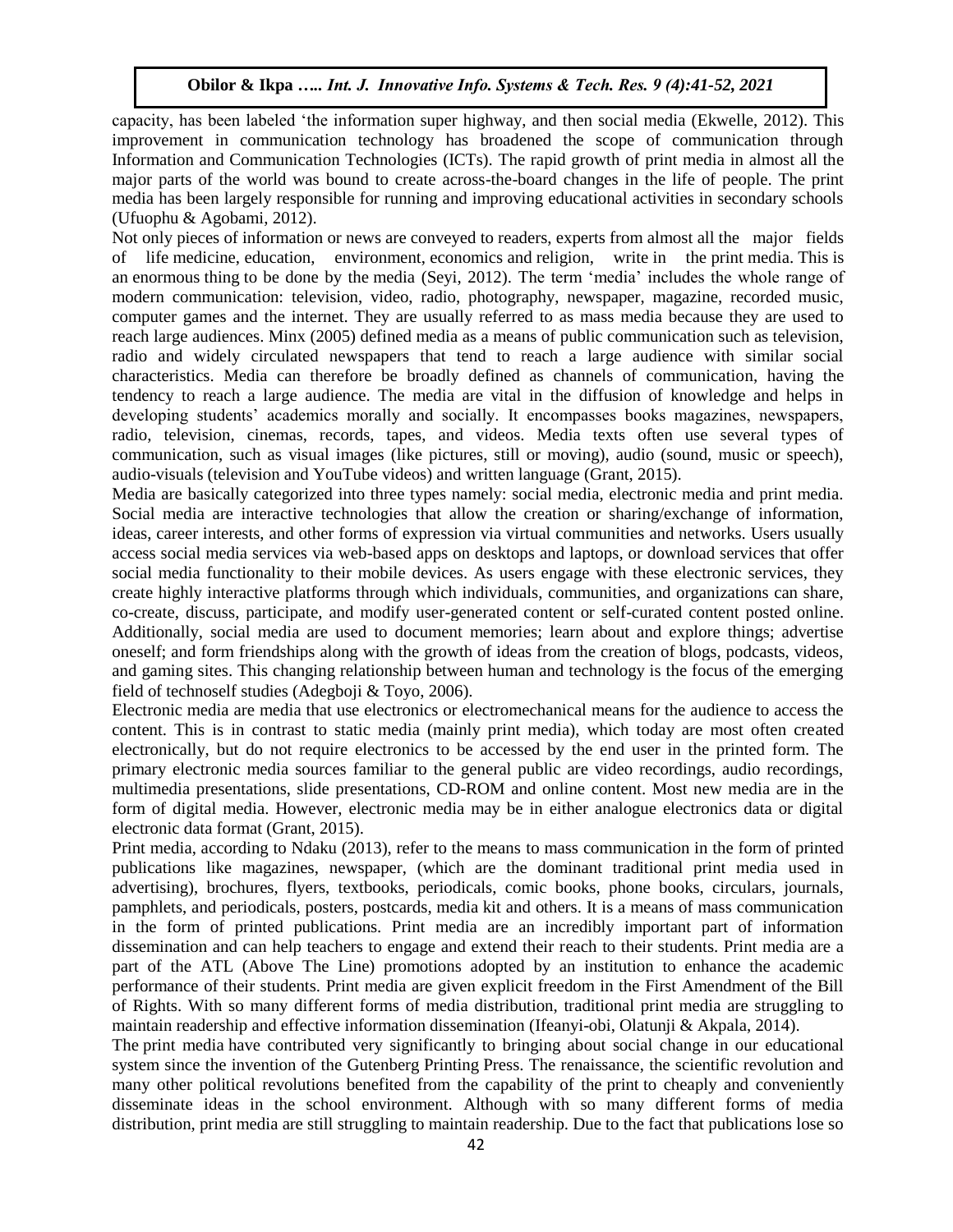many readers every year, advertisers are beginning to pull money from print media, such as newspapers and magazines. Instead, those funds are put into other media like television, radio, and other digital platforms. Journalists considering a career in this field should recognize that the internet offers the same level of freedom of expression as print media. Publishing written work on the internet is gaining popularity because of the ease of creating a content and dispersing it (Asemah & Edegoh, 2013).

Students need something printed in front of them, otherwise they get distracted. In the view of Ekwelle (2012), theories and aspirations apart, the print media have valid credentials for contributions towards improvement in every facet of societal life. He held further that this point is well recognized in some countries out of their experience and some others in a seeming chorus of a popular but untested view. He opined that in some cases, the print media throughout the world are known as channels for news, information, education, entertainment, leadership and the creation of symbolism among other things. According to Ekwelle (2012), these roles represent the general functions of the print media in our contemporary society, no matter the system of governance in a country. He also explained that the manner in which each medium carries out its duty would go to enhance or undermine the claim that the medium is contributing to national development. he way the print media play their roles in the society revolves largely around national policy, media policy and the reconciliation of both against the background of government intervention. The various types of print media that improve and enhance academic performance of students include; newspapers, magazines, banners, text books, fliers, bill boards, circulars, journals, pamphlets, periodicals and others not covered in this paper (Adegboji & Toyo (2006)). The above-mentioned types of print media are the most popular form of print media and offers extensive readership choices with a mix of content, including food, sport, hobbies, fashion, health, and current affairs. It is a good source of education, the cheapest means of storing and transmitting information to others (Grant, 2015).

Baran (2014), analysing the roles of the print media in improving the academic performance of students, opined that the print media generally enhances our normal lives that we are often unconscious of their presence, not to mention their influence. Further, he asserted that the print media inform us, delight us and annoy us. They also modify our emotions, challenge our intellects and insults our intelligence. According to him, the print media often reduce us to mere commodities for sale to the highest bidder. The print media help reduce us as well as to shape our realities. In the view of Ndimele and Kasarachi (2016), the print media play a number of roles in the society. They held that the print media can be used to cover a relationship or to cause disaffection in the society. Print media provide information in different areas and different places of the world: weather report, outbreak of diseases, earthquakes, and the likes. The print media can be used to enlighten or mislead the general public. The implication here is that they can render positive or negative functional roles.

Adegboji and Toyo (2006) argued that exposure to pro-social media could do the following:

- 1. Increase the accessibility of pro-social thoughts and scripts, providing adaptive alternatives to aggression.
- 2. Reduce risky thinking  $(e.g.,$  believing the world is hostile) that can foster aggression.
- 3. Reduce the likelihood of imitating aggression by avoiding its glamorization and showing realistic consequences.
- 4. Increase the likelihood of pro-social behaviour by showing that it is rewarded.
- 5. Increase empathy and perspective taking towards victims of aggression.

Generally, the basic benefits of the print media include informing, entertaining, educating as well as influencing public opinion of students and scholars. Print media are being used to target global problems such as overpopulation, illiteracy, women's inequality, environmental destruction, and AIDS (Singha, 2004). Some major functions of the print media are the creation of awareness and educating the masses to overcome various social problem and development of civic sense. This means that students who expose themselves to these quality of media contents stand the chances of improving on their knowledge, thereby improving their academic performance. It can be deduced above that some media, especially the electronic media such as television and radio, actually do design programme series aimed at adding value to education and knowledge. Print media are comfortable and easy. There are no difficulties for any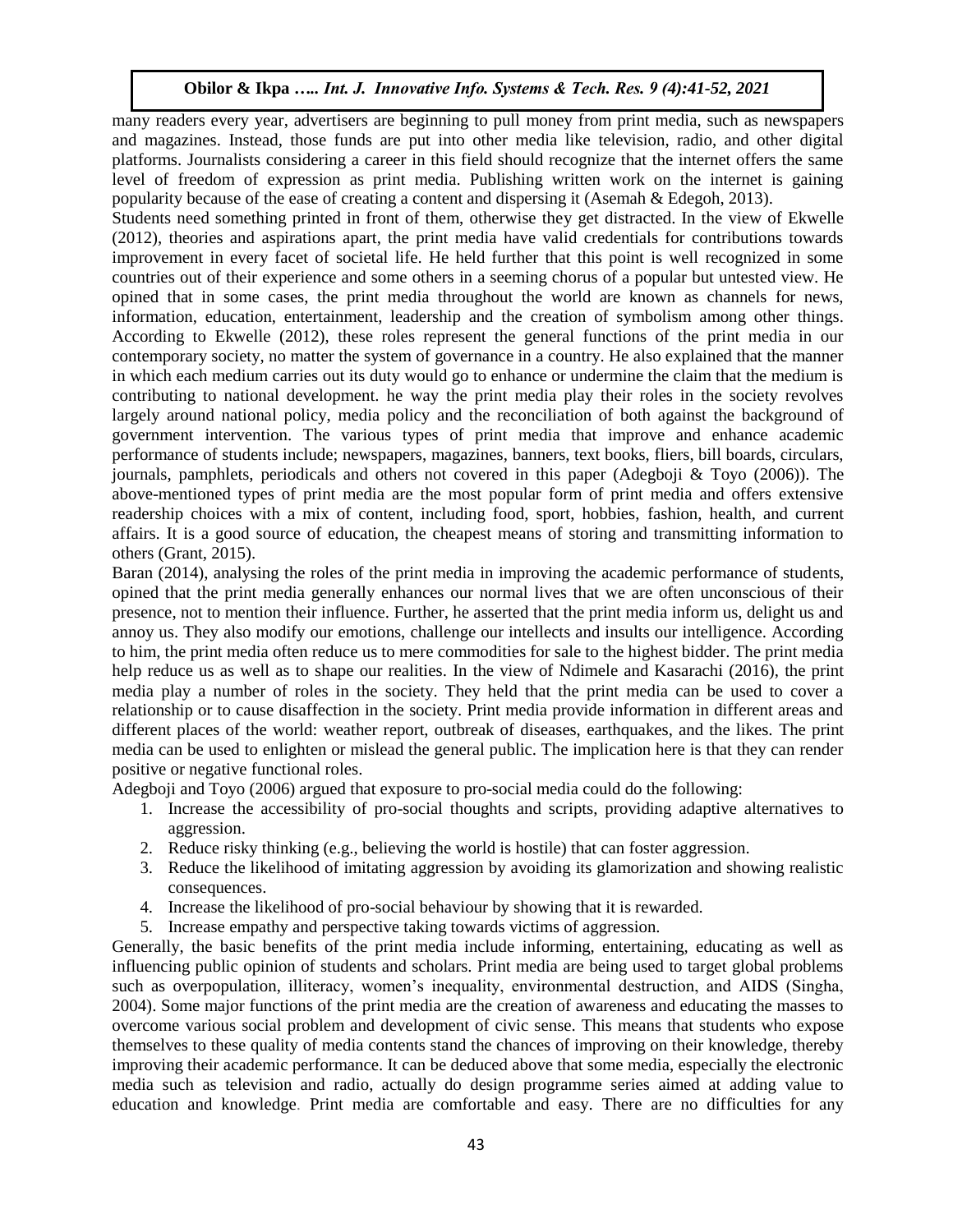generations in its usage. Printed information can provide more trust in readers' mind. Print media are also long enjoyable.

## **Statement of the Problem**

Today, there are series of comments and accusations against Nigerian media on issues concerning subjective reporting. What is amazing is that similar comments were made by members of the public, majorly on social media just after the attacks on three media houses (This Day, Sun and Moment Newspapers). The comments are not really justifying the attacks but rather calling on them to be objective in their reports in order to regain their fading-away credibility. This, according to them would enhance and substantiate "Peaceful Journalism" practice in Nigeria. History has shown that print media can incite people towards violence. Hitler used the media to create hatred for Jews (Vladimir & Schirch, 2007). Joseph Goebbels, Hitler's Minister of Propaganda, masterminded the most effective effort of mass persuasion, heavily relying on propaganda messages in motion pictures and radiobroadcasting. In the 1992-5 Balkan conflict, electronic and print media helped promote ethnic conflict and hatred leading to violence. While the explicit broadcast of hate messages was rare, the cumulative impact of biased coverage fuelled the hatred over a long period polarizing local communities to the point where violence became an acceptable tool for addressing grievances (Buric, 2010).

Nevertheless, the presence of several print media is gradually washing away the essence and relevance of the school library. Some students limit themselves to the information offered by the print media they patronise. While argument for the print media with regards to their roles in students' academic performance has been diluted by issues of destruction caused by other available interesting contents also provided by the media, arguments against it is also not devoid of criticism regarding the fact that the print media such as the newspaper, has endless routes to information sourcing, and reputation of having contributed positively to students' academic performance. Apart from the negative roles of the print media, several cases have also linked print media to the promotion of peace and reconciliation. These are some of the impetuses that prompted this study. Given the above, the study sought to assess the influence of print media on academic performance of students in public senior secondary schools in Rivers State.

# **Purpose of the Study**

The purpose of this study is to assess the influence of print media on academic performance of students in public senior secondary schools in Rivers State. Specifically, the objectives are to:

- 1. Identify the types of print media that enhance academic performance of students in public senior secondary schools in Rivers State.
- 2. Establish the roles of print media in improving academic performance of students in public senior secondary schools in Rivers State.
- 3. Find out the consequences of print media on academic performance of students in public senior secondary schools in Rivers State.
- 4. Ascertain the benefits of print media on academic performance of students in public senior secondary schools in Rivers State.

## **Research Questions**

The following research questions guided the study:

- 5. What are the types of print media that enhance academic performance of students in public senior secondary schools in Rivers State?
- 6. What are the roles of print media in improving academic performance of students in public senior secondary schools in Rivers State?
- 7. What are the consequences of print media on academic performance of students in public senior secondary schools in Rivers State?
- 8. What are the benefits of print media on academic performance of students in public senior secondary schools in Rivers State?

#### **Hypotheses**

The following null hypotheses were developed and tested at the 0.05 level of significance:

1. There is no significant difference in the mean perception of male and female students on the types of print media that enhance academic performance of students in public senior secondary schools in Rivers State.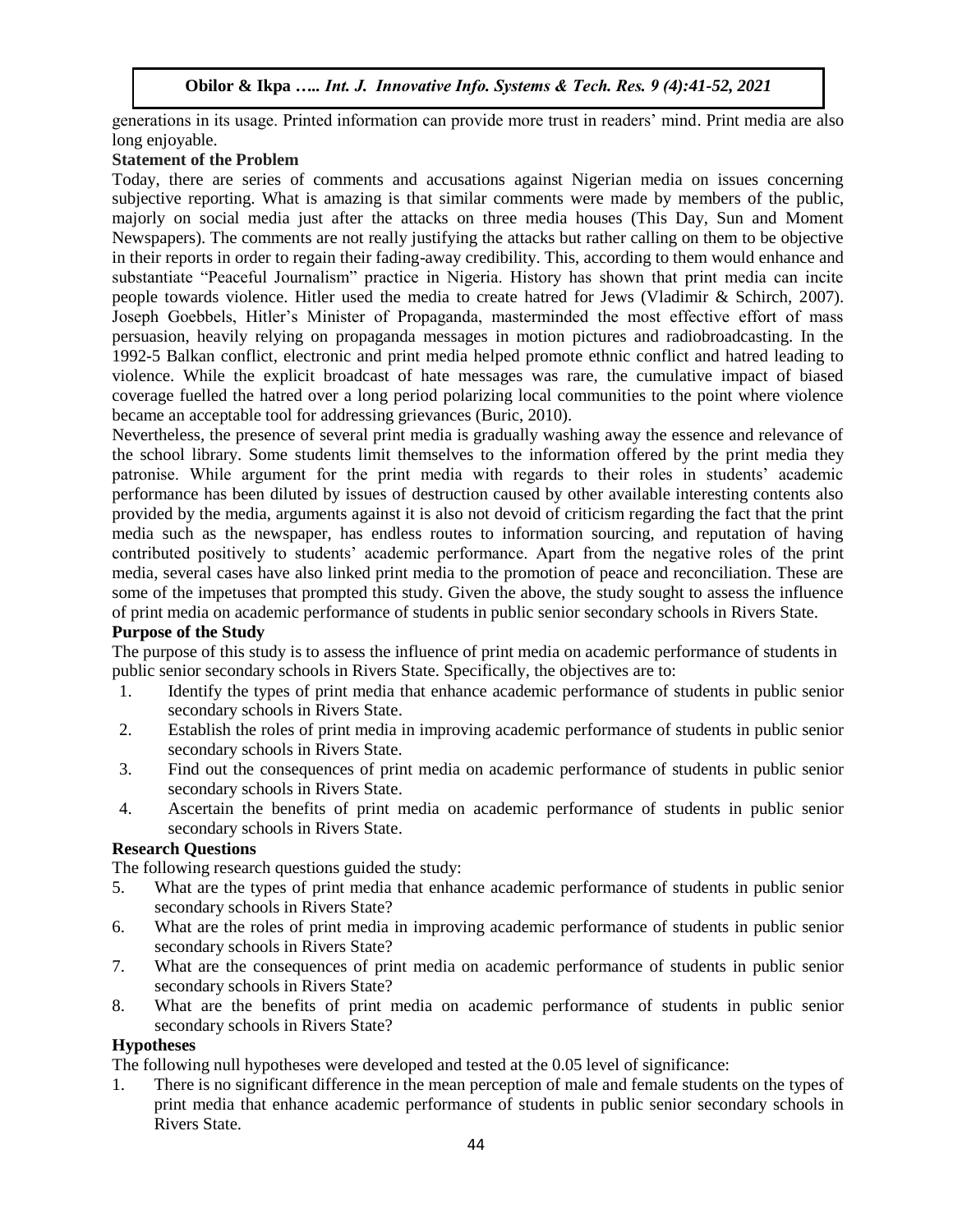- 2. There is no significant difference in the mean perception of male and female students on the roles of print media in improving academic performance of students in public senior secondary schools in Rivers State.
- 3. There is no significant difference in the mean perception of male and female students on the consequences of print media on academic performance of students in public senior secondary schools in Rivers State.
- 4. There is no significant difference in the mean perception of male and female students on the benefits of print media on academic performance of students in public senior secondary schools in Rivers State.

## **METHODS**

Descriptive survey research design was adopted for the study. The population of this study is 66,164 students which is the total population of senior secondary school students in Rivers State, while a sample size of 382 (149 male and 233 female) students was fixed using the Fluid Survey Sample Calculator. The stratified simple random sampling technique was adopted for the study. Data was collected through a rating scale developed by the researcher titled "Assessment of the Influence of Print Media on Students' Academic Performance Rating Scale" (AIPMSAPRS) with a reliability coefficient of 0.79 obtained using the Pearson's Product Moment Correlation analysis. The research questions were answered using mean and standard deviation, while the null hypotheses were tested at 0.05 level of significance using the z-test.

## **RESULTS**

**Research Question 1:** *What are the types of print media that enhance academic performance of students in public senior secondary schools in Rivers State?*

| Table 1: Descriptive Statistics on the Types of Print Media that Enhance Academic Performance of |  |
|--------------------------------------------------------------------------------------------------|--|
| <b>Students in Public Senior Secondary Schools in Rivers State</b>                               |  |

| $S/N0$ .       | <b>Items</b>        |                         |           | Male $(n_1 = 149)$ | <b>Female</b> $(n_2 = 233)$ |           |                 |  |
|----------------|---------------------|-------------------------|-----------|--------------------|-----------------------------|-----------|-----------------|--|
|                |                     | $\overline{\mathbf{x}}$ | <b>SD</b> | <b>Decision</b>    | $\overline{\mathbf{x}}$     | <b>SD</b> | <b>Decision</b> |  |
| 1              | Text books          | 3.14                    | 1.09      | Agreed             | 3.12                        | 1.21      | Agreed          |  |
| 2              | Journals            | 3.03                    | 1.22      | Agreed             | 3.10                        | 1.18      | Agreed          |  |
| 3              | Periodicals         | 3.01                    | 1.21      | Agreed             | 3.05                        | 1.26      | Agreed          |  |
| 4              | Pamphlets           | 3.02                    | 1.20      | Agreed             | 2.99                        | 1.28      | Agreed          |  |
| 5              | <b>Newspapers</b>   | 3.21                    | 1.19      | Agreed             | 3.05                        | 1.20      | Agreed          |  |
| 6              | Magazines           | 3.19                    | 1.13      | Agreed             | 3.17                        | 1.19      | Agreed          |  |
| $\overline{7}$ | <b>Banners</b>      | 3.05                    | 1.28      | Agreed             | 3.02                        | 1.31      | Agreed          |  |
| 8              | <b>Bill</b> boards  | 3.17                    | 1.16      | Agreed             | 3.16                        | 1.24      | Agreed          |  |
|                | <b>Grand Scores</b> | <b>3.10</b>             | 1.19      | Agreed             | 3.08                        | 1.23      | <b>Agreed</b>   |  |

Table 1 shows grand means of 3.10 and 3.19, and standard deviations of 1.19 and 1.23 for male and female students of public senior secondary schools respectively indicating an agreement that items  $1 - 8$ constitute the various types of print media that enhance academic performance of students in public senior secondary schools in Rivers State. Thus, the various types of print media that enhance academic performance of students in public senior secondary schools in Rivers State include text books, journals, periodicals, pamphlets, newspapers, magazines, banners, and bill boards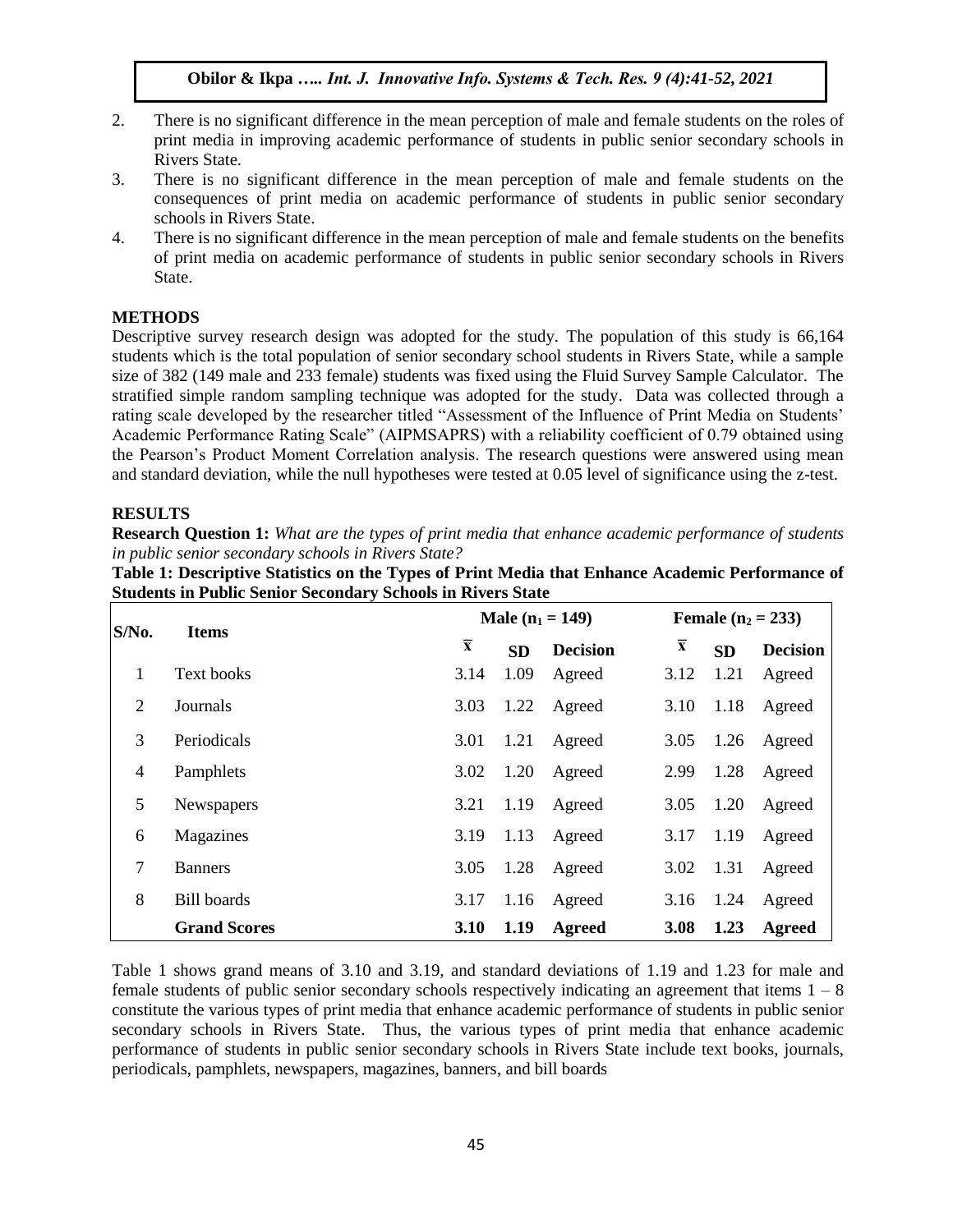**Research Question 2:** *What are the roles of print media in improving academic performance of students in public senior secondary schools in Rivers State?*

| $S/N0$ . | <b>Items</b>                                                                                                                                                      |                         |           | Male $(n_1 = 149)$ |                         |           | <b>Female</b> $(n_2 = 233)$ |
|----------|-------------------------------------------------------------------------------------------------------------------------------------------------------------------|-------------------------|-----------|--------------------|-------------------------|-----------|-----------------------------|
|          |                                                                                                                                                                   | $\overline{\mathbf{x}}$ | <b>SD</b> | <b>Decision</b>    | $\overline{\mathbf{x}}$ | <b>SD</b> | <b>Decision</b>             |
| 9        | Enhance our normal lives that we<br>are often unconscious of their<br>presence.                                                                                   | 3.11                    | 1.15      | Agreed             | 3.12                    | 1.16      | Agreed                      |
| 10       | They inform us, delight us and<br>annoy us.                                                                                                                       | 3.05                    | 1.19      | Agreed             | 3.20                    | 1.28      | Agreed                      |
| 11       | Provide information on crisis in<br>different areas and different places<br>of the world: weather report,<br>outbreak of diseases, earthquakes,<br>and the likes. | 2.79                    | 1.22      | Agreed             | 2.93                    | 1.21      | Agreed                      |
| 12       | Challenge our intellects and insult<br>our intelligence                                                                                                           | 2.91                    | 1.23      | Agreed             |                         | 3.14 1.19 | Agreed                      |
| 13       | Reduce us to more commodities                                                                                                                                     | 3.03                    | 1.30      | Agreed             | 3.15                    | 1.30      | Agreed                      |
| 14       | They are<br>used to cover<br>a a<br>relationship or to cause disaffection<br>in the society                                                                       | 2.95                    | 1.25      | Agreed             | 2.97                    | 1.26      | Agreed                      |
| 15       | Shape our realities and modify our<br>emotions.                                                                                                                   | 3.00                    | 1.17      | Agreed             |                         | 3.14 1.18 | Agreed                      |
| 16       | They are used to enlighten or<br>mislead the general public                                                                                                       | 3.02                    | 1.19      | Agreed             | 3.01                    | 1.23      | Agreed                      |
|          | <b>Grand Score</b>                                                                                                                                                | 2.98                    | 1.21      | Agreed             | 3.08                    | 1.23      | Agreed                      |

**Table 2: Descriptive Statistics on the roles of Print Media in improving Academic Performance of Students in Public Senior Secondary Schools in Rivers State**

The data presented in Table 2 shows the mean ratings of the responses of male and female students on the roles of print media in improving academic performance of students in public senior secondary schools in Rivers State. From Table 2, the grand mean of 2.98 and a standard deviation of 1.21 were gotten from male students, while the grand mean of 3.08 and a standard deviation of 1.23 were gotten from the female students indicating a consensus that items  $9 - 16$  on Table 2 are the roles of print media in improving academic performance of students in public senior secondary schools in Rivers State. Thus, Table 2 revealed that the roles of print media in improving academic performance of students include enhancing our normal lives that we are often unconscious of their presence, providing information on crisis in different areas and different places of the world: weather report, outbreak of diseases, earthquakes, and the likes; challenging our intellects and insulting our intelligence; reducing us to mere commodities used to cover a relationship or to cause disaffection in the society; shape our realities and modify our emotions and used to enlighten or mislead the general public.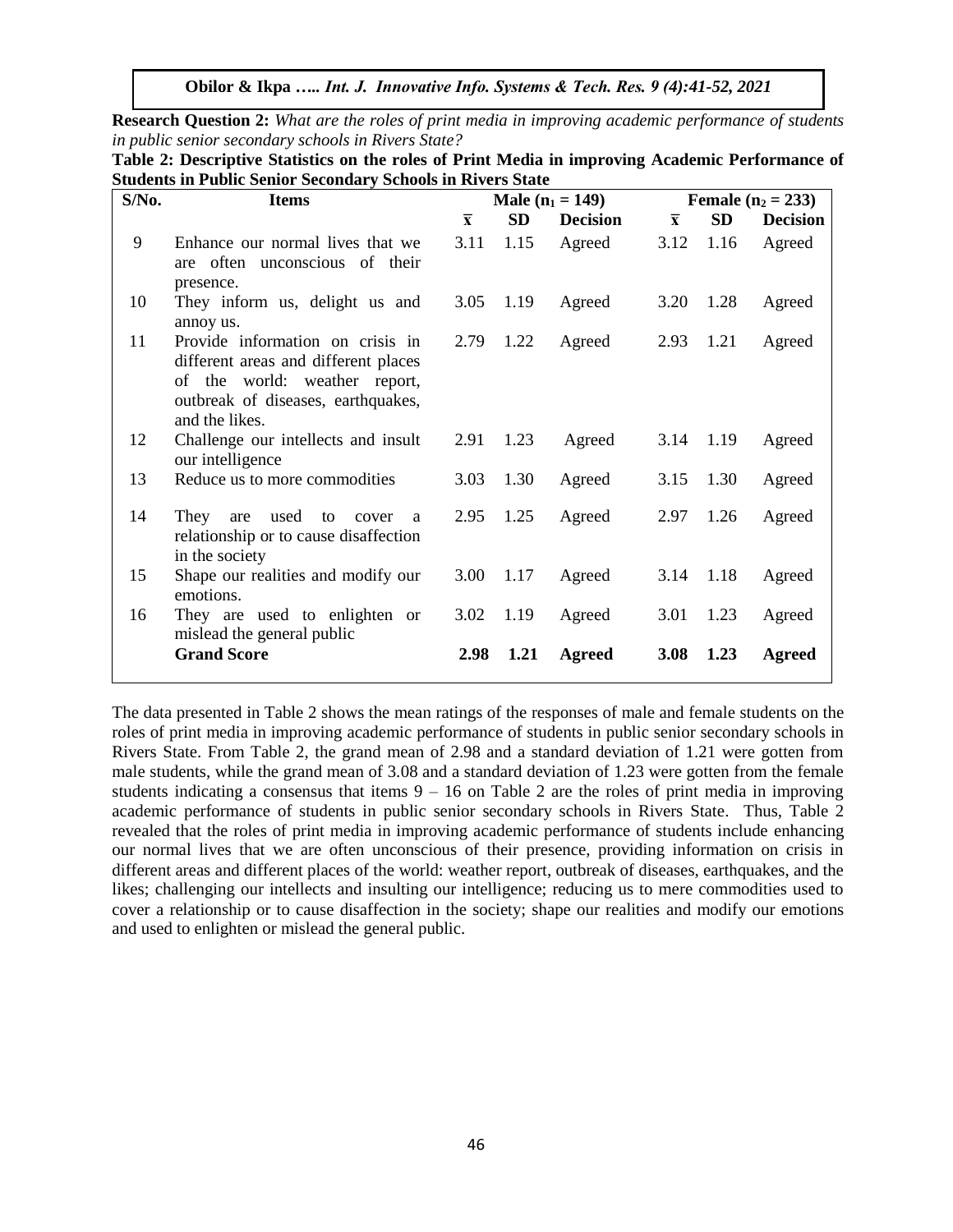**Research Question 3:** *What are the consequences of print media on academic performance of students in public senior secondary schools in Rivers State?* 

Table 3: Descriptive Statistics on Male and Female Students' Rating on the Consequences of Print Media on Academic Performance of Public Senior Secondary Schools in Rivers State

| S/No. | <b>Items</b>                                                                            | Male $(n_1 = 149)$      |      |                 |                         | <b>Female</b> $(n_2 = 233)$ |                 |
|-------|-----------------------------------------------------------------------------------------|-------------------------|------|-----------------|-------------------------|-----------------------------|-----------------|
|       |                                                                                         | $\overline{\mathbf{x}}$ | SD   | <b>Decision</b> | $\overline{\mathbf{x}}$ | SD                          | <b>Decision</b> |
| 17    | They are expensive.                                                                     | 3.14                    | 1.19 | Agreed          | 3.10                    | 1.20                        | Agreed          |
| 18    | There are editing expenses.                                                             | 3.01                    | 1.21 | Agreed          | 2.91                    | 1.19                        | Agreed          |
| 19    | Messages can be lost in noise of<br>competitors                                         | 2.83                    | 1.16 | Agreed          | 3.21                    | 1.28                        | Agreed          |
| 20    | Difficult to mark niche market                                                          | 3.14                    | 1.10 | Agreed          | 2.86                    | 1.25                        | Agreed          |
| 21    | Updating is difficult and slow<br>compared to visual media.                             | 3.00                    | 1.12 | Agreed          | 3.17                    | 1.17                        | Agreed          |
| 22    | Increase the accessibility of pro-<br>social thoughts and scripts                       | 3.11                    | 1.20 | Agreed          | 3.12                    | 1.28                        | Agreed          |
| 23    | Provide adaptive alternatives to<br>aggression                                          | 3.12                    | 1.23 | Agreed          | 3.08                    | 1.24                        | Agreed          |
| 24    | Reduce risky thinking that can<br>foster aggression                                     | 3.25                    | 1.17 | Agreed          | 2.90                    | 1.21                        | Agreed          |
| 25    | empathy<br>Increase<br>and<br>taking<br>perspective<br>towards<br>victims of aggression | 3.13                    | 1.29 | Agreed          | 3.15                    | 1.26                        | Agreed          |
|       | <b>Grand Score</b>                                                                      | 3.08                    | 1.19 | <b>Agreed</b>   | 3.06                    | 1.23                        | Agreed          |

The data presented in Table 3 shows the mean ratings of the responses of male and female students on the consequences of print media on academic performance of students in public senior secondary schools in Rivers State. From Table 3, the grand mean of 3.08 and a standard deviation of 1.19 were obtained from male students, while the grand mean of 3.06 and a standard deviation of 1.23 were gotten from the female students indicating a consensus that items  $17 - 25$  on Table 3 constitute the consequences of print media on academic performance of students in public senior secondary schools in Rivers State.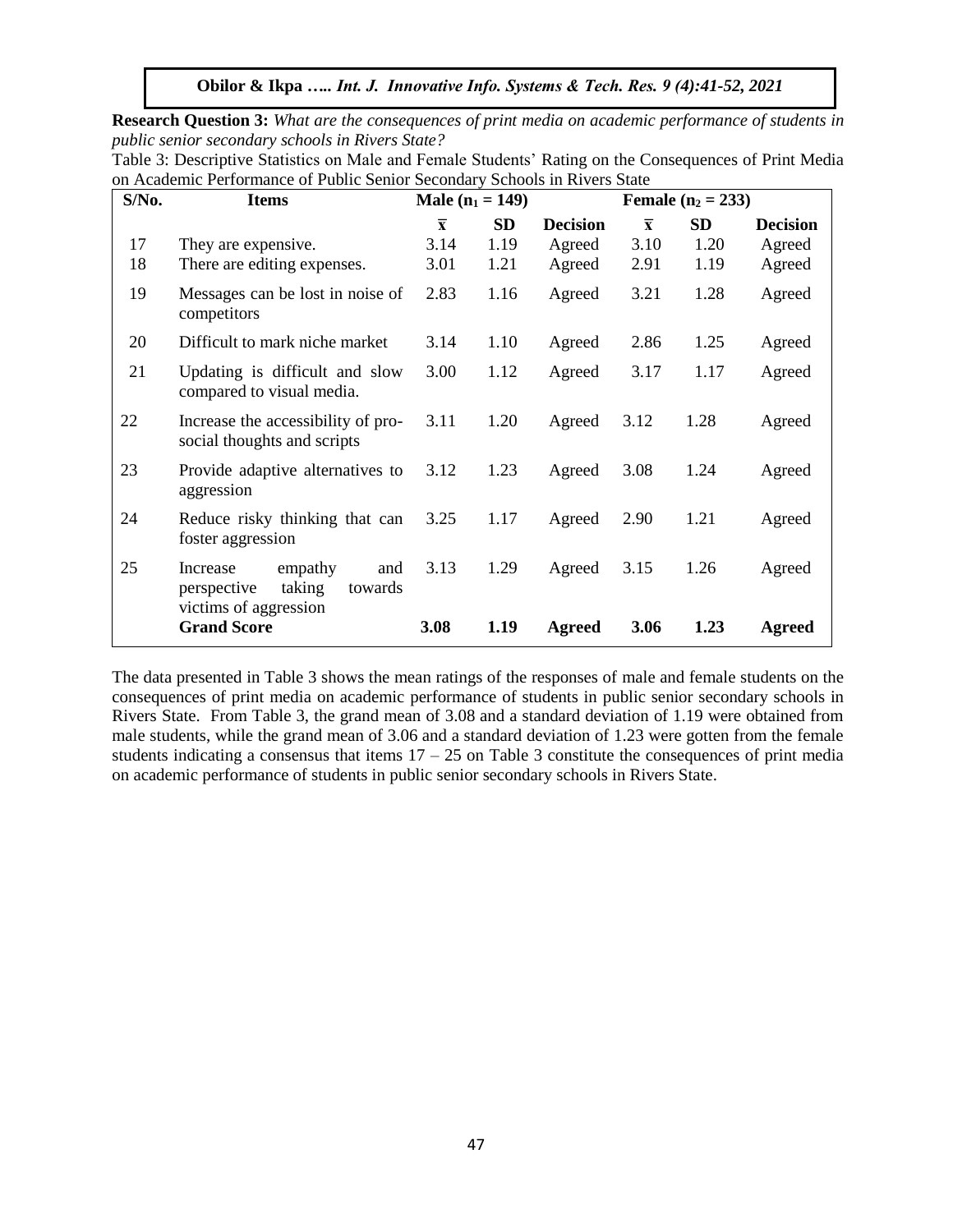**Research Question 4:** *What are the benefits of print media that improve academic performance of students in public senior secondary schools in Rivers State?* 

|                                                             |  |  |  |  | Table 4: Descriptive Statistics on the benefits of Print Media that improve Academic Performance of |  |
|-------------------------------------------------------------|--|--|--|--|-----------------------------------------------------------------------------------------------------|--|
| Students in Public Senior Secondary Schools in Rivers State |  |  |  |  |                                                                                                     |  |

|       | <b>Items</b>                                                                                                                            | <b>Male</b> $(n_1 = 149)$ |           |                  |                         | <b>Female</b> $(n_2 = 233)$ |                 |
|-------|-----------------------------------------------------------------------------------------------------------------------------------------|---------------------------|-----------|------------------|-------------------------|-----------------------------|-----------------|
| S/No. |                                                                                                                                         | $\overline{\mathbf{x}}$   | <b>SD</b> | <b>Decision</b>  | $\overline{\mathbf{x}}$ | <b>SD</b>                   | <b>Decision</b> |
| 26    | Provide information                                                                                                                     | 3.12                      | 1.21      | Agreed           | 2.94                    | 1.22                        | Agreed          |
| 27    | Provide entertainment                                                                                                                   | 2.90                      | 1.20      | Agreed           | 3.12                    | 1.17                        | Agreed          |
| 28    | Creation<br>of<br>and<br>awareness<br>educating students to overcome<br>social problem<br>various<br>and<br>development of civic sense. | 3.23                      | 1.24      | Agreed           | 3.08                    | 1.24                        | Agreed          |
| 29    | Influencing public opinion of 2.95<br>students and scholars.                                                                            |                           | 1.30      | Agreed           | 3.24                    | 1.18                        | Agreed          |
| 30    | Used to target global problems<br>such as overpopulation<br>and<br>illiteracy.                                                          | 3.13 1.19                 |           | Agreed           | 3.10                    | 1.31                        | Agreed          |
| 31    | Used in addressing the challenges<br>facing students' inequality and<br>wrong choice of career.                                         |                           |           | 3.22 1.12 Agreed | 3.21                    | 1.18                        | Agreed          |
| 32    | Help in developing effective school 3.26<br>curriculum.                                                                                 |                           | 1.23      | Agreed           | 3.09                    | 1.25                        | Agreed          |
|       | <b>Grand Score</b>                                                                                                                      | 3.16                      | 1.21      | Agreed           | 3.11                    | 1.22                        | Agreed          |

The data presented in Table 4 shows the mean ratings of the responses of male and female students on the benefits of print media that improve academic performance of students in public senior secondary schools in Rivers State. The total displays a grand mean of 3.16 and a standard deviation of 1.21 for male students and grand mean of 3.11 and a standard deviation of 1.22 for female students. This implies male and female students in public senior secondary schools agreed that measures  $26 - 32$  in Table 4 are the various benefits of print media that improve academic performance of students in public senior secondary schools in Rivers State.

#### **Testing of Hypotheses**

**Hypothesis 1:** There is no significant difference in the mean perception of male and female students on the types of print media that enhance academic performance of students in public senior secondary schools in Rivers State.

Table 5: z-test Analysis on the Types of Print Media that Enhance Academic Performance of Students in Public Senior Secondary Schools in Rivers State

| <b>Gender</b> |     | $\overline{\mathbf{x}}$ | <b>SD</b> | Df  | $\propto$ | z-cal. | z-crit. | <b>Decision</b> |
|---------------|-----|-------------------------|-----------|-----|-----------|--------|---------|-----------------|
| Male          | 149 | 3.10                    | 1.19      | 380 | 0.05      | 0.72   | 1.96    | H٥              |
| Female        | 233 | 3.08                    | 1.23      |     |           |        |         | Not Rejected    |

Table 5 shows that the z-calculated value of 0.72 is less than the z-critical value of 1.96 using degree of freedom of 380 at 0.05 level of significance which indicates that the null hypothesis that "there is no significant difference in the mean perception of male and female students on the types of print media that enhance academic performance of students in public senior secondary schools in Rivers State" is hereby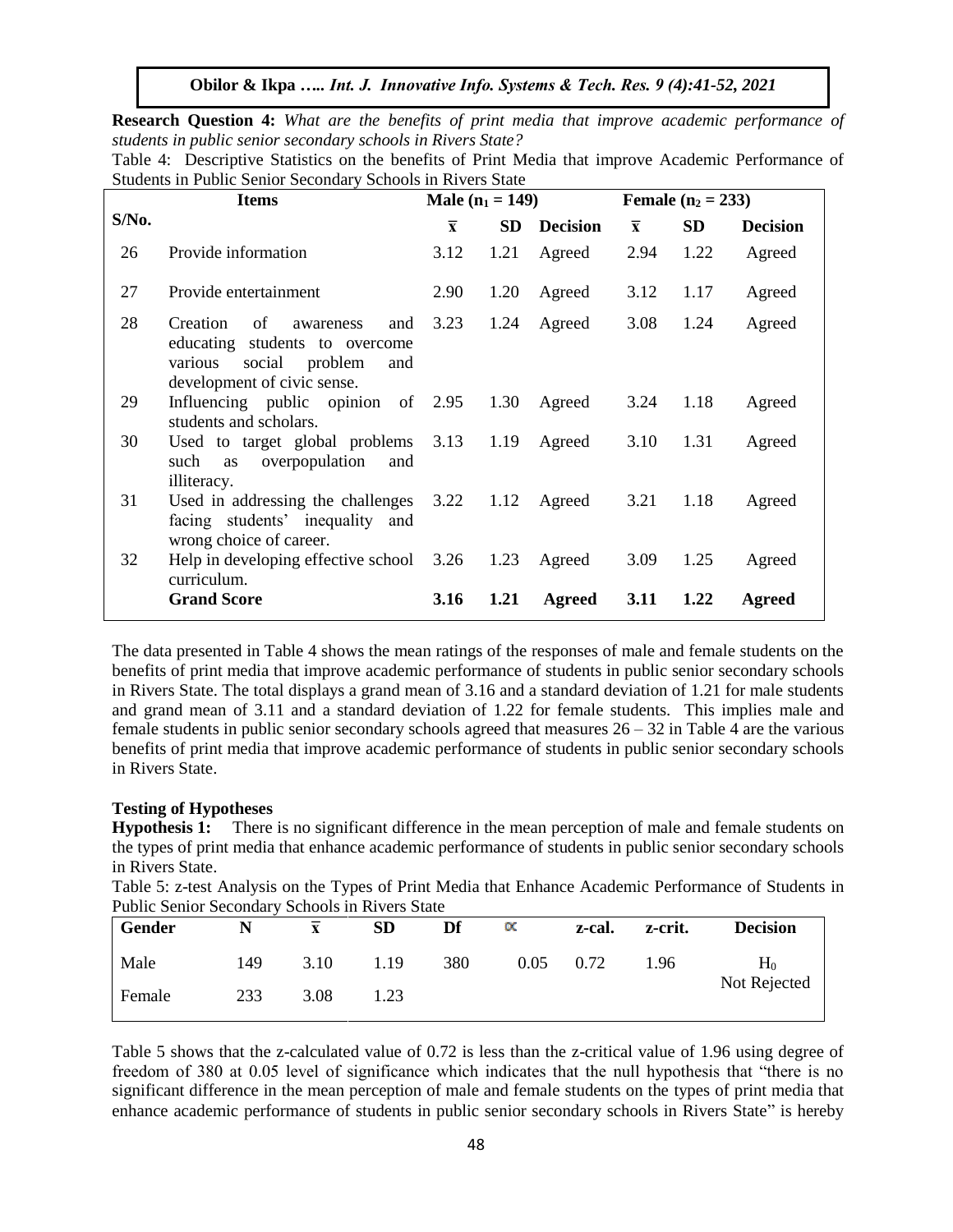accepted. This implies that students in public senior secondary schools in Rivers State are in agreement that the various types of print media [text books, journals, periodicals, pamphlets, newspapers, magazines, banners, bill boards and others] enhance academic performance of students in public senior secondary schools in Rivers State.

**Hypothesis 2:** There is no significant difference in the mean perception of male and female students on the role of print media in improving academic performance of students in public senior secondary schools in Rivers State.

| Table 6: z-test Analysis on the Role of Print Media in Improving Academic Performance of Students in |  |  |  |  |
|------------------------------------------------------------------------------------------------------|--|--|--|--|
| Public Senior Secondary Schools in Rivers State.                                                     |  |  |  |  |

| Gender |     |      | SD   | Df  | $\propto$ | z-cal. | z-crit. | <b>Decision</b> |
|--------|-----|------|------|-----|-----------|--------|---------|-----------------|
| Male   | 149 | 2.98 | 1.21 | 380 | 0.05      | 0.94   | 1.96    | $H_0$           |
| Female | 233 | 3.08 | 1.23 |     |           |        |         | Not Rejected    |

Table 6 shows that the z-calculated value of 0.94 is less than the z-critical value of 1.96 using degree of freedom of 380 at 0.05 level of significance which indicates that the null hypothesis that "there is no significant difference in the mean perception of male and female students on the role of print media in improving academic performance of students in public senior secondary schools in Rivers State" is hereby accepted. This alludes that students in public senior secondary schools in Rivers State are in accord that the role of print media in improving academic performance of students in public senior secondary schools in Rivers State include enhancing our normal lives that we are often unconscious of their presence; providing information on crisis in different areas and different places of the world: weather report, outbreak of diseases, earthquakes, and the likes; challenging our intellects and insulting our intelligence; reducing us to mere commodities, covering relationships or causing disaffection in the society; shaping our realities and modifying our emotions; and enlightening or misleading the general public.

**Hypothesis 3:** There is no significant difference in the mean perception of male and female students on the consequences of print media on academic performance of students in public senior secondary schools in Rivers State.

|  | Table 7: z-test Analysis on the Consequences of Print Media on Academic Performance of Students in |  |  |  |  |
|--|----------------------------------------------------------------------------------------------------|--|--|--|--|
|  | Public Senior Secondary Schools in Rivers State.                                                   |  |  |  |  |

| Gender |     |      | <b>SD</b> | Df  | $\propto$ | z-cal. | z-crit. | <b>Decision</b> |
|--------|-----|------|-----------|-----|-----------|--------|---------|-----------------|
| Male   | 149 | 3.13 | 1.16      | 380 | 0.05      | 0.03   | 1.96    | $H_0$           |
| Female | 233 | 3.19 | 1.23      |     |           |        |         | Not Rejected    |

Table 7 shows that the z-calculated value of 1.03 is less than the z-critical value of 1.96 using degree of freedom of 380 at 0.05 level of significance which implies that the null hypothesis that "there is no significant difference in the mean perception of male and female students on the consequences of print media on academic performance of students in public senior secondary schools in Rivers State" is accepted. This indicates that students in public senior secondary schools in Rivers State are in consensus that the consequences of print media on academic performance of students in public senior secondary schools in Rivers State encompass difficulty in updating facts compared to visual media, increase in accessibility of pro-social thoughts and scripts, providing adaptive alternatives to aggression, reducing risky thinking and others.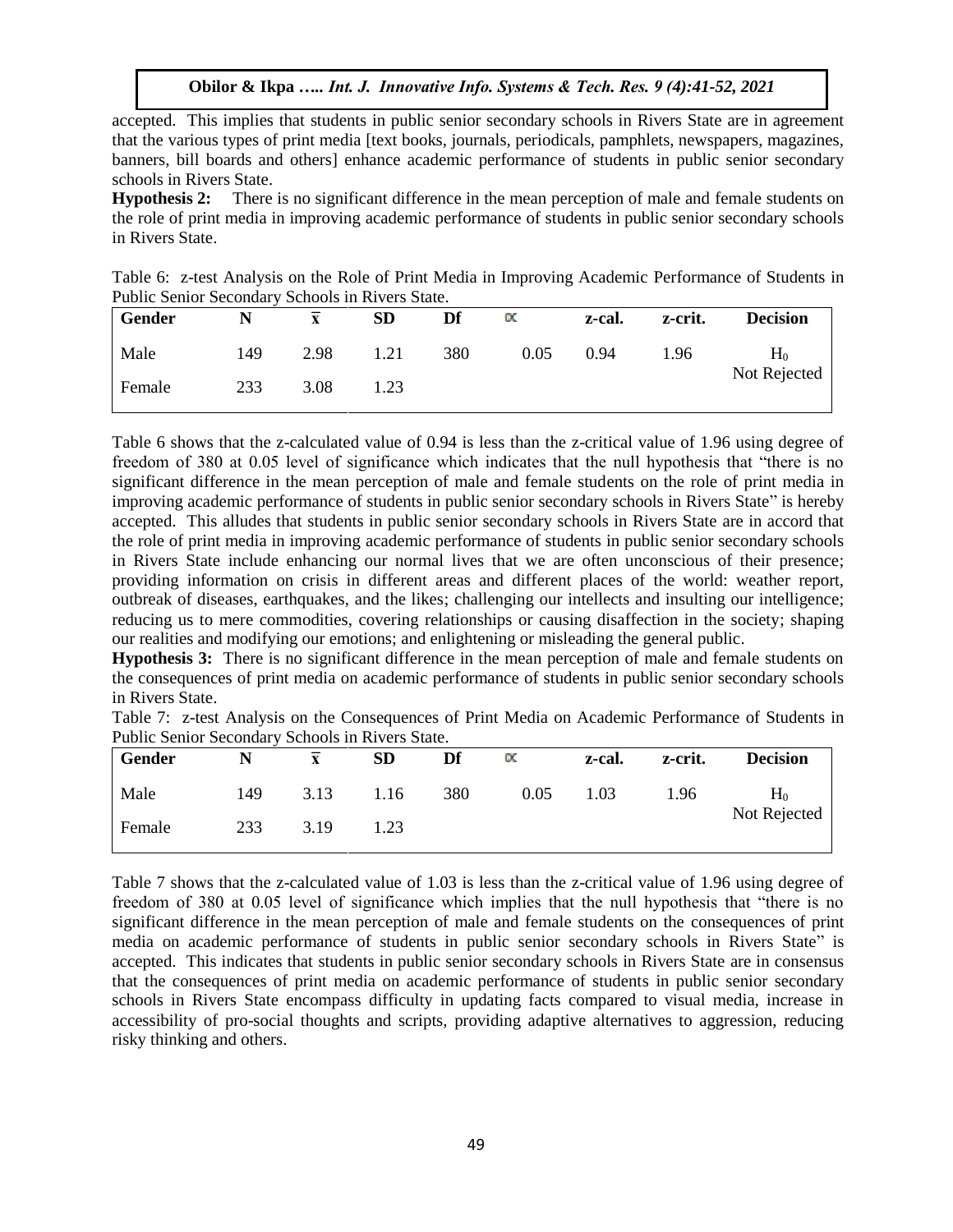| <b>Hypothesis 4:</b> There is no significant difference in the mean perception of male and female students on |  |  |  |  |  |
|---------------------------------------------------------------------------------------------------------------|--|--|--|--|--|
| the benefits of print media that improve academic performance of students in public senior secondary          |  |  |  |  |  |
| schools in Rivers State.                                                                                      |  |  |  |  |  |

|                                                     | Table 8: z-test Analysis on the Benefits of Print Media that Improve Academic Performance of Students |
|-----------------------------------------------------|-------------------------------------------------------------------------------------------------------|
| in Public Senior Secondary Schools in Rivers State. |                                                                                                       |

| Gender |     |      | SD   | Df  | $\propto$ | z-cal. | z-crit. | <b>Decision</b> |
|--------|-----|------|------|-----|-----------|--------|---------|-----------------|
| Male   | 149 | 3.16 | 1.21 | 380 | 0.05      | 0.81   | 1.96    | $H_0$           |
| Female | 233 | 3.11 | 1.22 |     |           |        |         | Not Rejected    |

Table 8 shows that the z-calculated value of 0.81 is less than the z-critical value of 1.96 using degree of freedom of 380 at 0.05 level of significance which indicates that the null hypothesis that "there is no significant difference in the mean perception of male and female students on the benefits of print media that improve academic performance of students in public senior secondary schools in Rivers State" is accepted. This implies that students in public senior secondary schools in Rivers State agree that the following are the benefits of print media that improve academic performance: informing, entertaining, creation of awareness and educating students to overcome various social problem and development of civic sense, influencing public opinion of students and scholars and others.

#### **DISCUSSION OF FINDINGS**

The study assessed the influence of print media on academic performance of students in public senior secondary schools in Rivers State and found that the various types of print media [text books, journals, periodicals, pamphlets, newspapers, magazines, banners, bill boards and others] enhance academic performance of students in public senior secondary schools in Rivers State. This result agrees with the study conducted by Adegboji and Toyo (2006), who asserted that the above- mentioned types of print media are the most popular form of print media and offer extensive readership choices with a mix of content, including food, sport, hobbies, fashion, health, and current affairs. This finding is also consistent with that of Grant (2015) who established that the aforementioned types of print media are the best source of education, the cheapest means of storing and transmitting information to others.

The study further found that the roles of print media in improving academic performance of students in public senior secondary schools in Rivers State include enhancing our normal lives that we are often unconscious of, providing information on crisis in different areas and different places of the world: weather report, outbreak of diseases, earthquakes, and the likes, challenging our intellects and insulting our intelligence, reducing us to mere commodities and covering relationships or causing disaffection in the society. This result is supported by the findings of Baran (2014) who agreed that the print media generally enhance our normal lives that we are often unconscious of their presence, not to mention their influence. Further, he asserted that the print media shape our realities and modify our emotions, and enlighten or mislead the general public. In the view of Ndimele and Kasarachi (2016), the print media play a number of roles in the society. Some of these roles are positive, while others are negative. They have it that the print media can be used to cover a relationship or to cause disaffection in the society. They also asserted that the print media provide information on crisis in different areas and different places of the world: weather report, outbreak of diseases, earthquakes, and the likes.

The results of the study also showed that the consequences of print media on academic performance of students in public senior secondary schools in Rivers State encompass difficulty in updating facts compared to visual media, increase in accessibility of pro-social thoughts and scripts, providing adaptive alternatives to aggression, reducing risky thinking and others. Seyi (2012) corroborated this finding and posited that although with so many different forms of media distribution, print media is still struggling to maintain readership. In another context, Asemah and Edegoh (2013) opined that due to the fact that publications lose so many readers every year, advertisers are beginning to pull money from print media,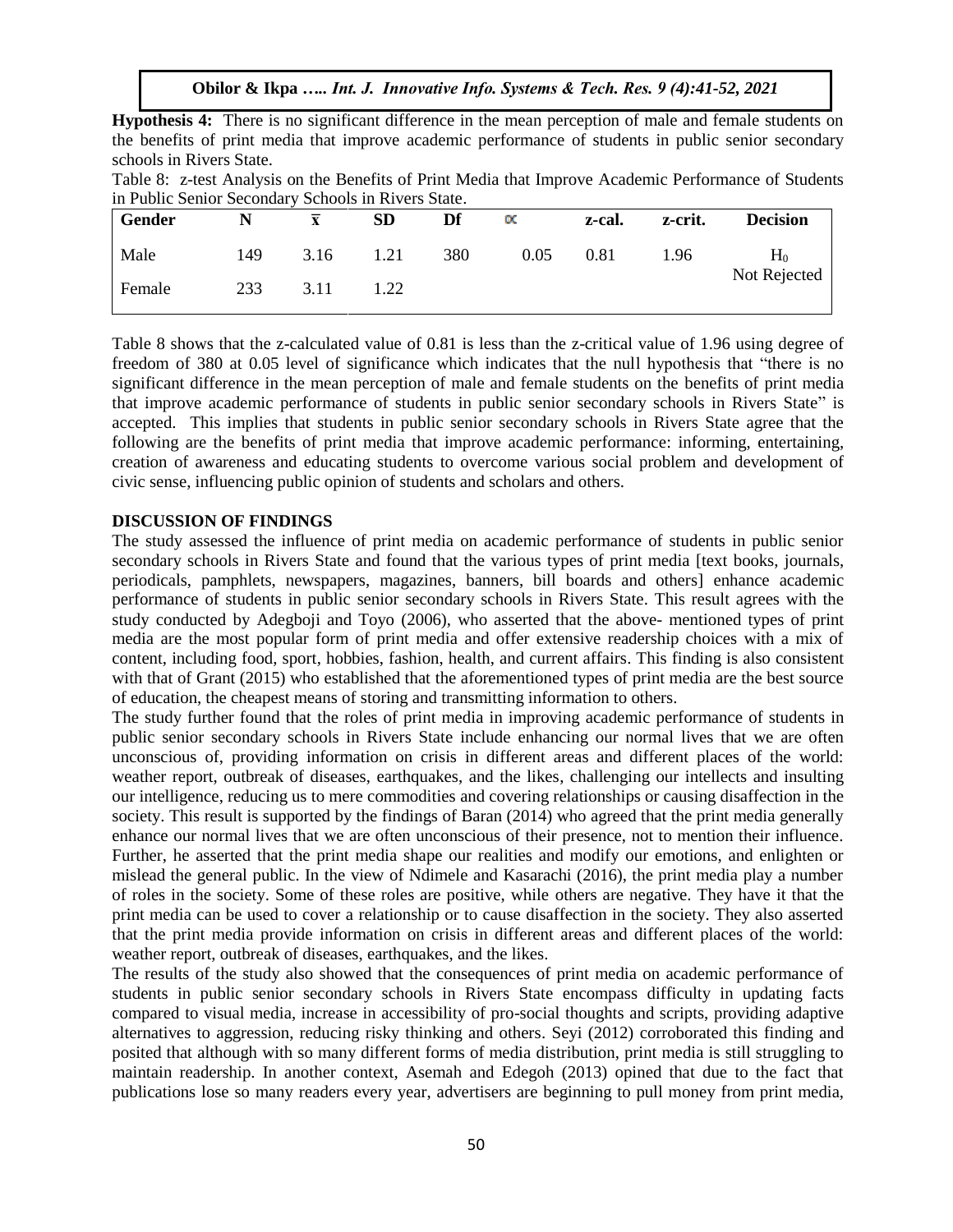such as newspapers and magazines. Thus, students need something printed in front of them, otherwise they get distracted.

Finally, the study found that the benefits of print media that improve academic performance of students include informing, entertaining, creation of awareness and educating students to overcome various social problems and development of civic sense, influencing public opinion of students and scholars and others. In the view of Singha (2004) students who expose themselves to these quality of media contents stand the chance of improving on their knowledge, thereby improving on their academic performance. Asemah and Edegoh (2013) have concurred that one of the major benefits of the print media is the creation of awareness and educating the masses to overcome various social problems and development of civic sense. Nevertheless, the presence of several print media – traditional, new and social – is gradually washing away the essence and relevance of the school library. Some students limit themselves to the information offered by the print media, they patronise, while getting themselves shut to the wealth of knowledge stored in the library. While argument for the print media with regards to their roles in students' academic performance has been diluted by issues of destruction caused by other available interesting contents also provided by the media, arguments against it is also not devoid of criticism regarding the fact that the print media such as the newspaper, have endless routes to information sourcing, and reputation of having contributed positively to students' academic performance.

#### **CONCLUSION**

The findings of this study have revealed the various types of print media prevalent in public senior secondary schools in Rivers State, the role of such print media, their consequences, and the benefits of print media. Given the enormous roles, consequence and benefits of print media, it is pertinent that the print media has contributed very significantly to bringing about social change in our educational system since the invention of the Gutenberg Printing Press. Apart from the negative roles of the print media, several cases have also linked print media to the promotion of peace and reconciliation in the general society.

# **RECOMMENDATIONS**

Based on the findings of this study, the following recommendations are made:

- 1. Given the enormous influence of print media on students' academic performance, adequate inservice training should be provided for teachers to enable them drive the proper use of print media by students.
- 2. Students should be integrated more into the learning process by effectively using basic and fundamental print media during teaching and learning process.
- 3. Relevant materials with today's technology for teaching and learning should be chosen and developed, while irrelevant materials should be identified and discarded.
- 4. The technological groundwork of the schools should be improved and schools should be designed in a way to present opportunities for the use of print media.

#### **REFERENCES**

- Adegboji, O. B., & Toyo, O. D (2006). The impact of the internet on research: The experience of Delta State University, Abraka, Nigeria. *Journal of Library Philosophy and Practice, 8*(2), 291-304.
- Asemah, E. S., & Edegoh, L. O. N. (2013). Influence of social media on the academic performance of the undergraduate students of Kogi State University, Anyigba, Nigeria. *Journal of Research on Humanities and Social Sciences, 3*(12), 78-83.
- Baran, C. (2014). *The changing role of resources in Nigeria: The Internet as an alternative future to modernity.* New York: Graphics Publications.
- Ekwelle, J. (2012). *The Use of Social Media among Nigerian Youths.* Retrieved 9/7/2012 from: http://www.slideshare.net/goldlami/the-use-of-social-media- among-Nigerian-youths.
- Grant, I. (2015). Young; peoples' relationship with online marketing practices: an intrusion too far? *Journal of Marketing Management, 21*(5/6), 607-623